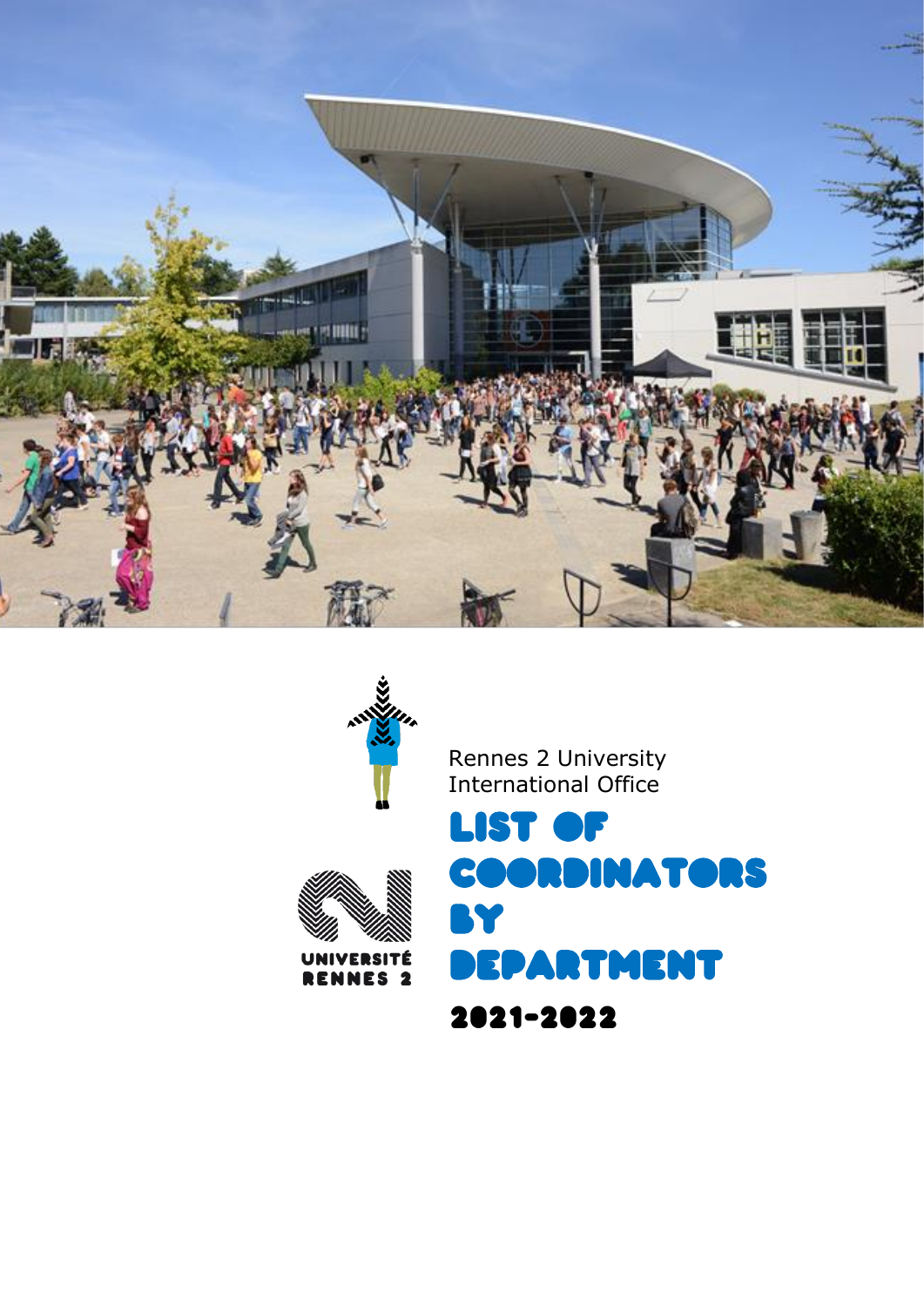**Rennes 2 University is made of 5 faculties and 24 study departments.**

**You'll find at least one coordinator in charge of international exchanges in each department.**

**During the welcome week, you will be able to meet them or talk to them by email. They will be able to present their department to you, but also advise you on your choice of classes.**

**From the start of the course, you will have two weeks to go to all of your classes and make your final choice.**

**After these two weeks, the International Office will validate your choice of classes during an individual appointment in order to complete your registration for the classes. This registration will be for classes as well as exams**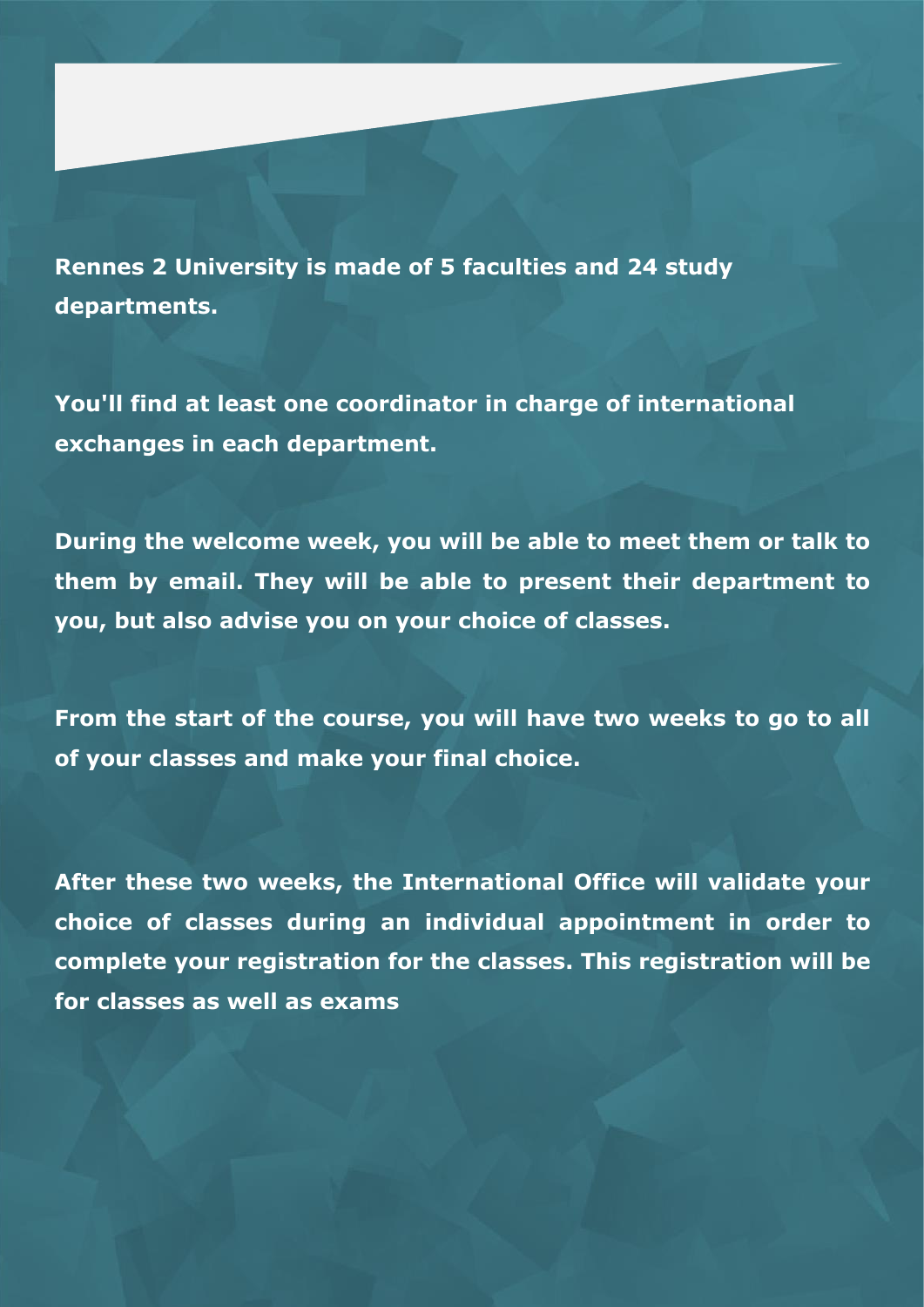## Faculty of Languages

| <b>Departments</b>                                        | <b>Coordinators</b>                                                                                                                                          |
|-----------------------------------------------------------|--------------------------------------------------------------------------------------------------------------------------------------------------------------|
| German                                                    | Isabelle Ruiz: isabelle.ruiz@univ-rennes2.fr - L252                                                                                                          |
| <b>English studies</b>                                    | Maria Tang (UK): maria.tang@univ-rennes2.fr - L135<br>Maggy Hary-Moussay (Ireland) : maggy.hary-moussay@univ-<br>rennes2.fr - L137                           |
| <b>Language</b><br>acquisition and<br>language learning   | Elisabeth Richard: elisabeth.richard@univ-rennes2.fr - L202                                                                                                  |
| <b>Language applied</b><br>to Business and<br>translation | Anne Puech: anne.puech@univ-rennes2.fr - L249<br>Cécile Perrot : cecile.perrot@univ-rennes2.fr - L250<br>Laurie Bereau: laurie.bereau@univ-rennes2.fr - L218 |
| <b>Spanish</b>                                            | Dolores Thion: dolores.thion@univ-rennes2.fr                                                                                                                 |
| <b>Breton and Celtic</b><br><b>studies</b>                | Hervé Le Bihan : herve.lebihan@univ-rennes2.fr - L211<br>Stéphane Moal: stephane.moal@univ-rennes2.fr - E104                                                 |
| <b>Italian</b>                                            | Edwige Fusaro: edwige.fusaro@univ-rennes2.fr - E 213                                                                                                         |
| <b>Portuguese</b>                                         | André Belo: andre.belo@univ-rennes2.fr                                                                                                                       |
| <b>Russian</b>                                            | Michel Grabar: michel.grabar@univ-rennes2.fr - E305<br>Cécile Vaissie: cecile.vaissie@univ-rennes2.fr - E305                                                 |
| <b>Japonese</b>                                           | Hiromi Takahashi: hiromi.takahashi@univ-rennes2.fr - E 302                                                                                                   |
| <b>Arabic studies</b>                                     | Chokri Mimouni: chokri.mimouni@univ-rennes2.fr - L 242                                                                                                       |
| <b>Chinese studies</b>                                    | Blanche Chia-Ping Chiu: chia-ping.chiu@univ-rennes2.fr - E<br>411                                                                                            |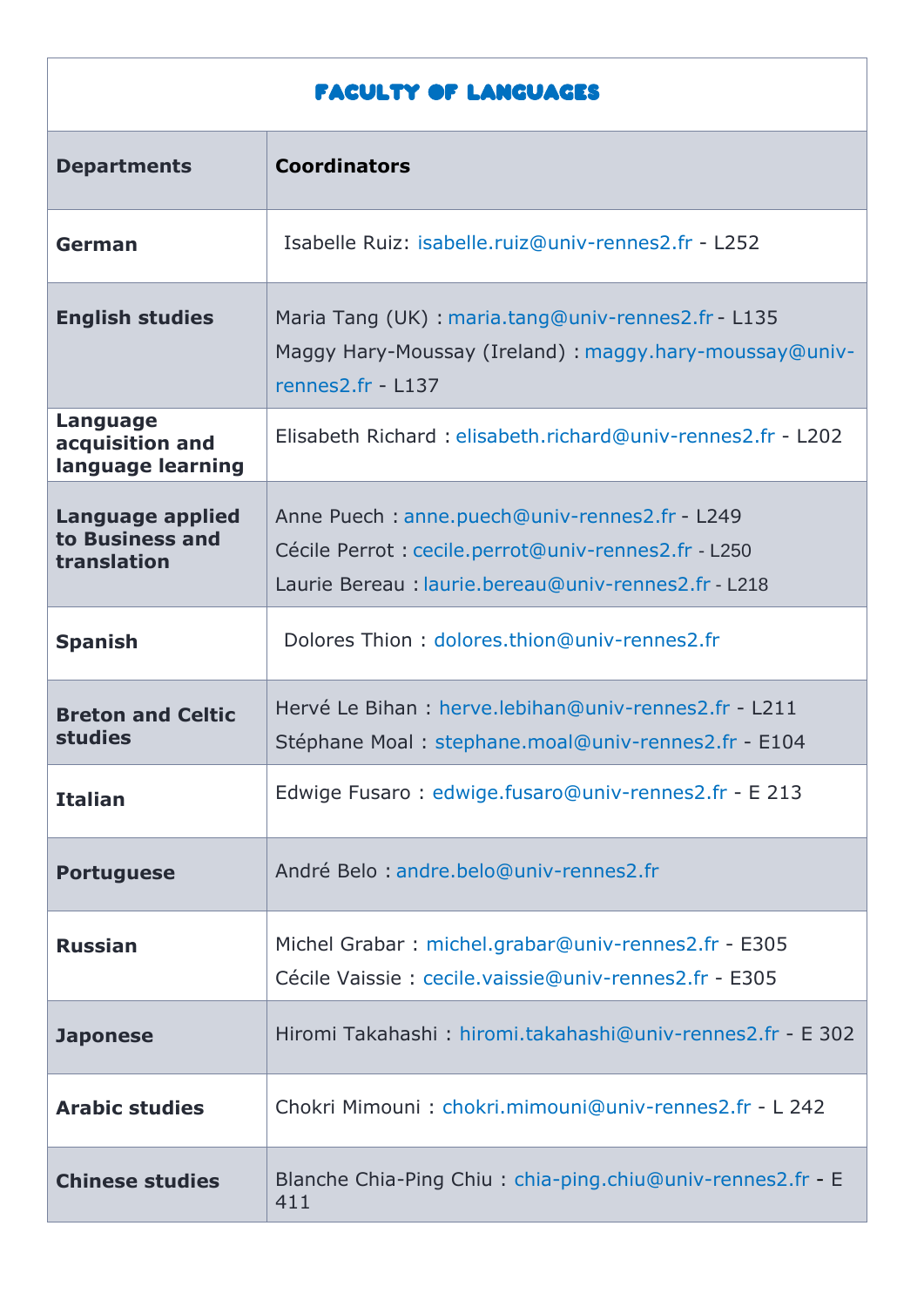## Faculty of Arts, Littérature and Communication

| <b>Departments</b>            | <b>Coordinators</b>                                                                 |
|-------------------------------|-------------------------------------------------------------------------------------|
| <b>Performing arts</b>        | Clarisse Bardiot : clarisse.bardiot@univ-rennes2.fr (études<br>théâtrales) - $B231$ |
|                               | Gilles Mouëllic: gilles.mouellic@univ-rennes2.fr (études                            |
|                               | cinématographiques) - B218                                                          |
| <b>Visual arts</b>            | Anne Zeitz: anne.zeitz@univ-rennes2.fr - M 211                                      |
| Art history and<br>archaelogy | Colin Debuiche: colin.debuiche@univ-rennes2.fr - B 212                              |
| <b>Communication</b>          | Gudrun Ledegen: gudrun.ledegen@univ-rennes2.fr - B 321                              |
| <b>Literature</b>             | Charline Pluvinet : charline.pluvinet@univ-rennes2.fr - B<br>328                    |
| <b>Music studies</b>          | Marta Amico: marta.amico@univ-rennes2.fr - O 204                                    |

|                           | <b>FACULTY OF HUMAN SCIENCES</b>                                                                                                                                                        |
|---------------------------|-----------------------------------------------------------------------------------------------------------------------------------------------------------------------------------------|
| <b>Departments</b>        | <b>Coordinators</b>                                                                                                                                                                     |
| <b>Sociology</b>          | Fanny Jedlicki Dupuy: fanny.jedlicki-dupuy@univ-<br>rennes2.fr                                                                                                                          |
| <b>Psychology</b>         | Camille Veit: camille.veit@univ-rennes2.fr<br>Olivier Le Bohec: olivier.lebohec@univ-rennes2.fr<br>Agnès Lacroix: agnes.lacroix@univ-rennes2.fr                                         |
| <b>Education sciences</b> | Agathe Dirani: agathe.dirani@univ-rennes2.fr - S306<br>James Masy: james.masy@univ-rennes2.fr - S301<br>Rozenn Décret Rouillard : rozenn.decret-rouillard@univ-<br>rennes2.fr $-$ S 302 |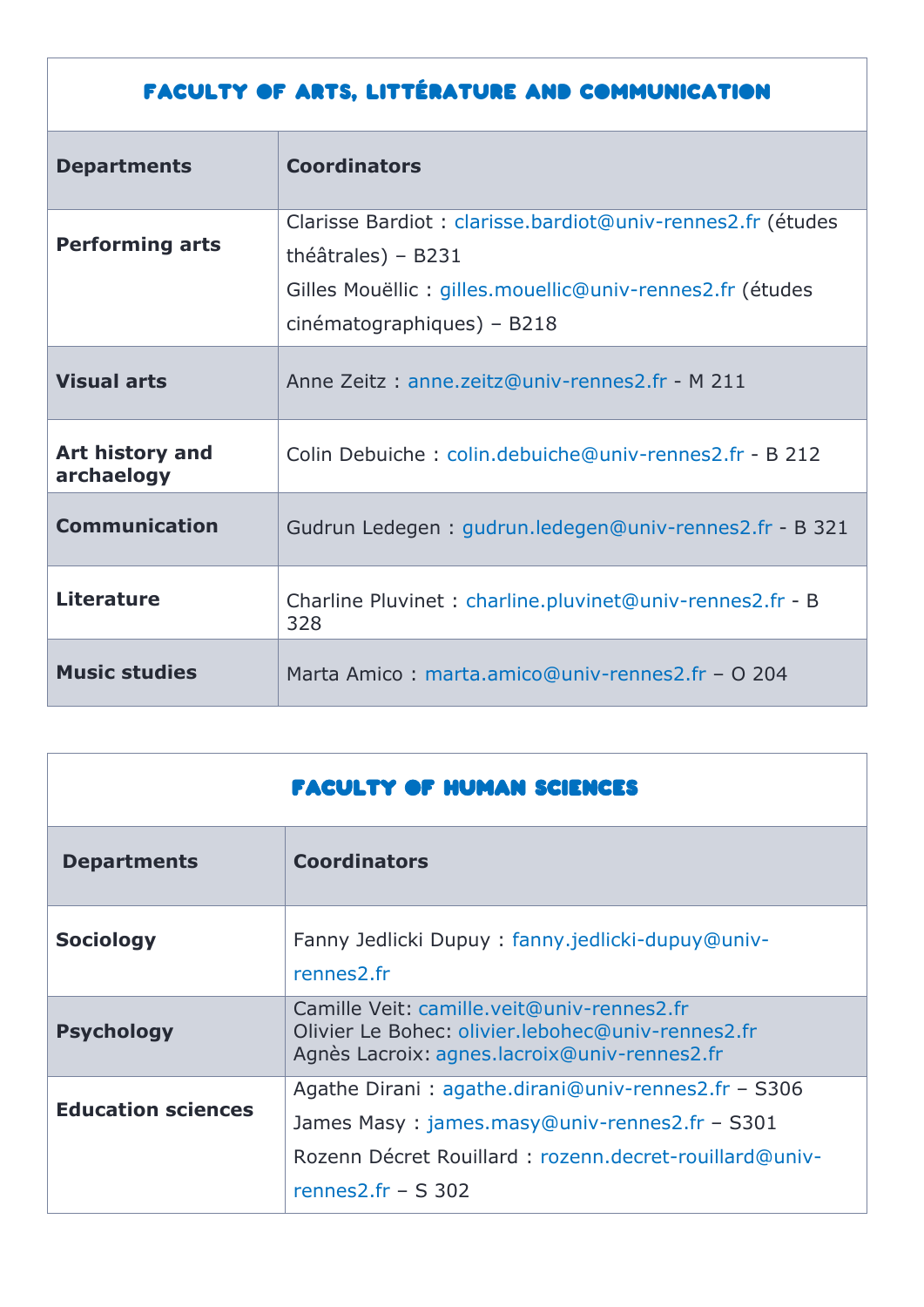## faculty of social sciences

| <b>Departments</b>                                                | <b>Coordinators</b>                                                  |
|-------------------------------------------------------------------|----------------------------------------------------------------------|
| Social and economic<br>administration                             | Elsa Lafaye De Micheaux : elsa.lafaye-demicheaux@univ-<br>rennes2.fr |
| <b>Mathematics and</b><br>computing apllied to<br>social sciences | Nicolas Jégou : nicolas.jegou@univ-rennes2.fr - A 210                |
| Geography                                                         | Anne Ouallet: anne.ouallet@univ-rennes2.fr - A 311                   |
| <b>History</b>                                                    | Solenn Mabo: solenn.mabo@univ-rennes2.fr                             |

| <b>FACULTY OF SPORTS SCIENCE AND PHYSICAL ACTIVITY</b> |                                                                                                        |  |
|--------------------------------------------------------|--------------------------------------------------------------------------------------------------------|--|
| <b>Departments</b>                                     | <b>Coordinators</b>                                                                                    |  |
| <b>Sports sciences</b>                                 | Jean-Jacques Grimm: jean-jacques.grimm@univ-rennes2.fr<br>Armel Cretual: armel.cretual@univ-rennes2.fr |  |

| <b>CIREFE</b>                      |                                                      |
|------------------------------------|------------------------------------------------------|
| <b>Departments</b>                 |                                                      |
| <b>Support classes</b>             | Francois Preterre: francois.preterre@univ-rennes2.fr |
| <b>French intensive</b><br>classes | Chantal Prost: chantal.prost@univ-rennes2.fr - D 414 |